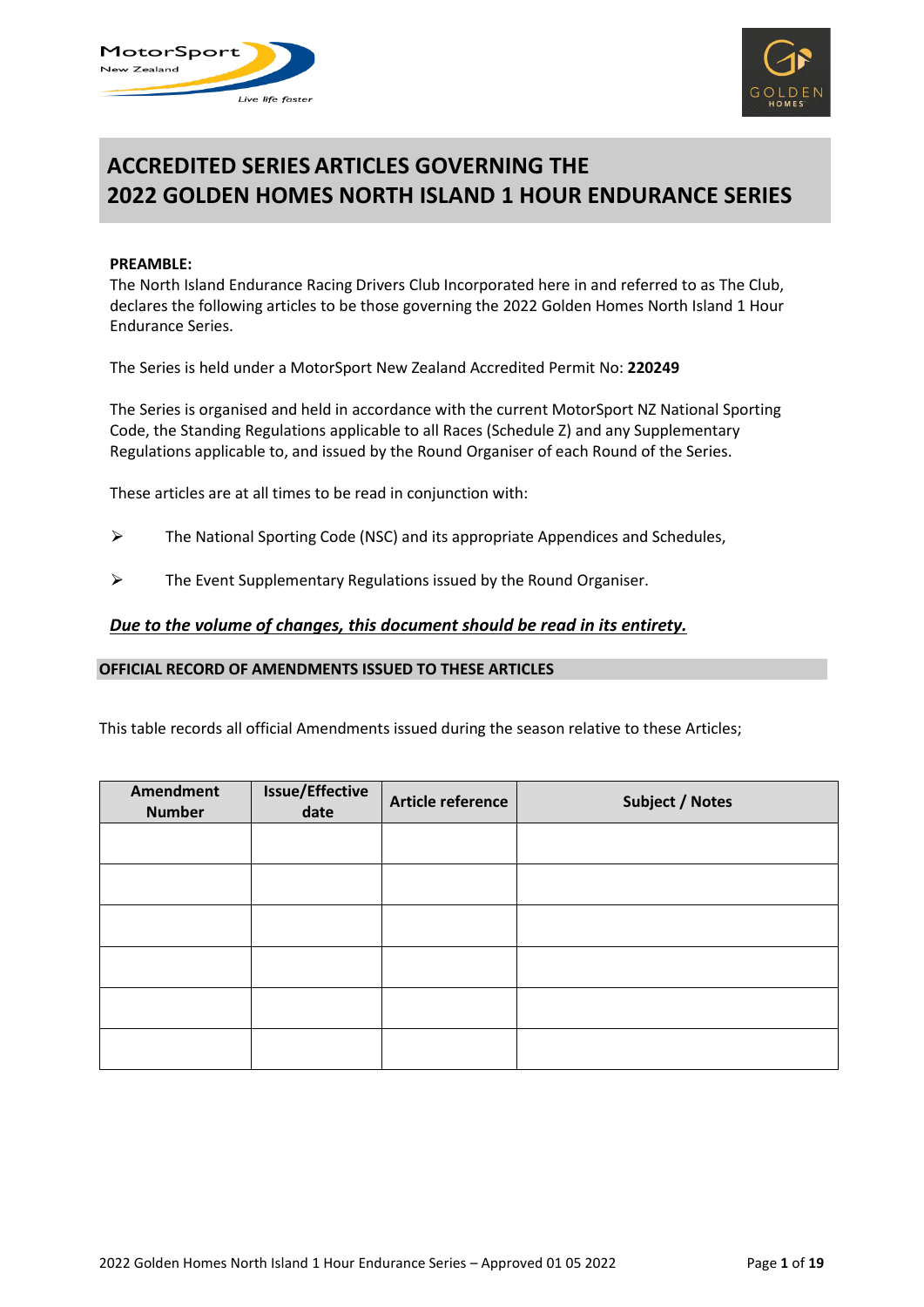# **1. INTERPRETATION:**

In these Articles, the definition of terms used within this Schedule shall be referenced from the National Sporting Code, and as detailed below:

**"The Club"** or "NIERDC" means the North Island Endurance Racing Drivers Club Inc; and

**"CTPS"** means Compulsory Timed Pit Stop, which is when the competition vehicle is stationary in the pit lane or pit garage for a minimum period of time; and

**"Driver Assistant"** means a member of the 'Pit Stop Crew' (as outlined in Article 11 of these Accredited Series Articles) who assists with each Driver Change that takes place. Assistance includes but is not limited to disconnecting/connecting/adjusting belts, seat, pedal box, steering wheel, helmet, radio, drink bottle and window nets; and

**"Elite-Level Driver"** means a driver whose performances and achievements is considered by The Club (using The Club's "Driver Classification Process" which is [available here\)](https://nierdc.files.wordpress.com/2022/03/nierdc-elite-drivers-list-2022-1.pdf), at their sole discretion, to be a highly skilled racing driver, driver status to be reviewed prior to the commencement of each season; and

**"National Sporting Code"** or **"NSC"** means the National Sporting Code issued by MotorSport NZ from time to time; and

**"Permitted Work"** means refuelling, changing wheels, driver change, minor repairs and maintenance. It must be work which can be completed in Pit Lane within a maximum of 5 minutes. Major works such as replacing the cooling system/engine/driveline/suspension components must be completed in the pit garage; and

**"Pit Bay"** means, as applicable to the circuit, a pit garage or other area adjacent to the pit-lane allocated as the Pit Bay for each Vehicle; and

**"Pit Bay Control Line"** means, as applicable to the circuit, the line delineating the border of the pitlane "slow lane" closest to the Pit Bays painted or marked on the pitlane or if there is no line painted or marked, an imaginary line 2 metres across the front of each Pit Bay. No work is to be conducted on the car or by any personnel located in this area or on the line itself; and

**"Round"** means each Meeting and/or Event and the results of which qualify for points in the Series; and

**"Round Organiser"** means Speed Works Motorsport Club Inc; and

**"The Series"** means the 2022 Golden Homes North Island 1 Hour Endurance Series; and

## **2. OBJECTIVE:**

To promote and foster endurance racing by providing entrants and drivers with a well promoted series, with enjoyable and relaxed competition in the spirit of endurance racing.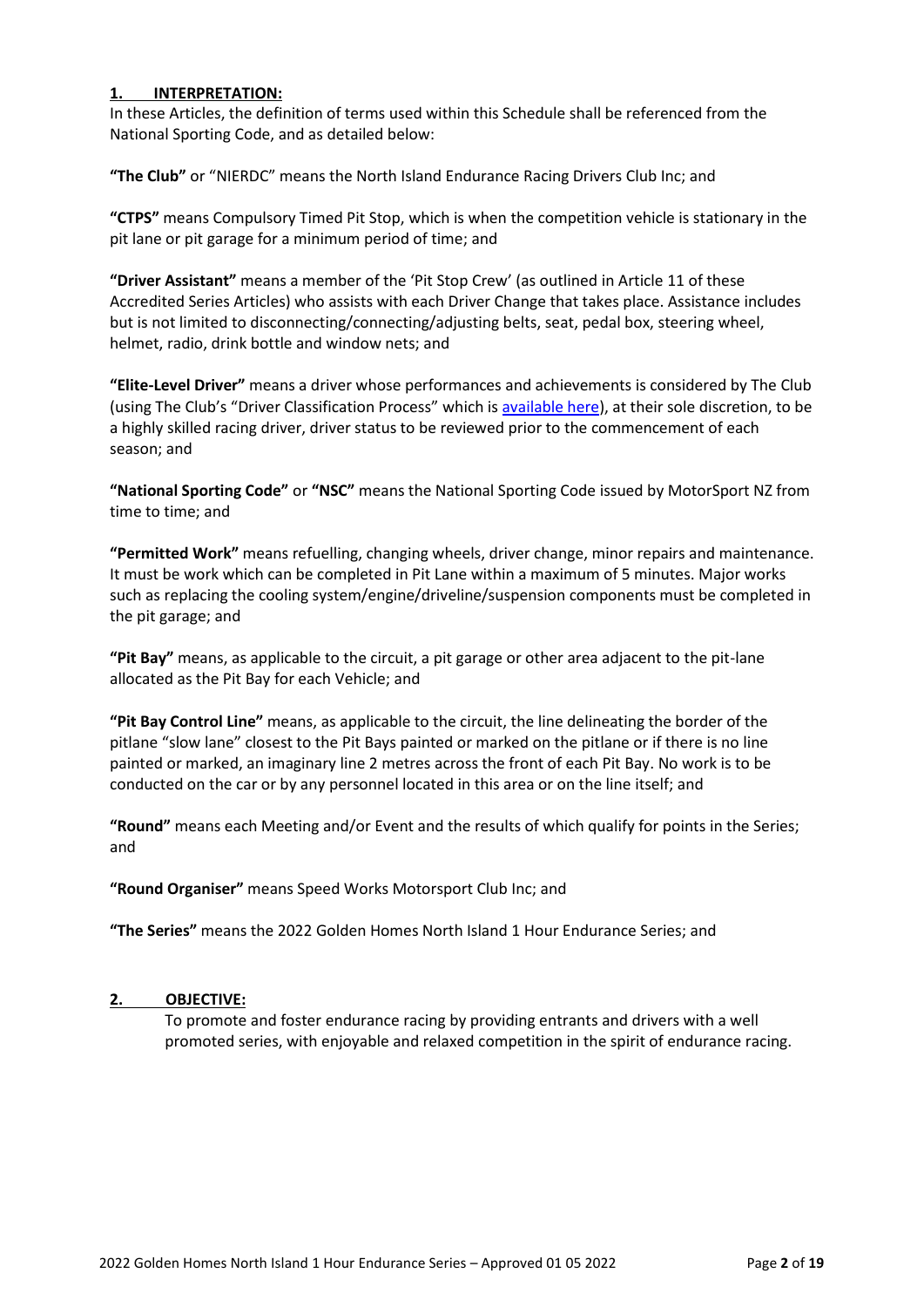# **3. ELIGIBILITY:**

# **3.1 DRIVER ELIGIBILITY:**

**3.1.1** All Drivers shall hold a C1 Grade Competition Licence or higher and where the Entrant is other than the Driver, an Entrant's Licence is required in the name of the Entrant.

**Note***: Under the provisions of the Trans-Tasman Visa Agreement between Motorsport Australia and MotorSport New Zealand Inc, Australian competitors holding both Motorsport Australia General Competition Licences and Tasman Visas may enter any of the NZ Race Series and be eligible for awards.*

- **3.1.2** All drivers and entrants shall be financial members of The Club.
- **3.1.3** A minimum of one(1) and maximum of two (2) Driver(s) shall be nominated to drive each competing car at each Round of the Series and will be known as the "Driving Team".
- **3.1.4** Elite Level Drivers, as defined by The Club, are permitted to compete however:
	- **(1)** Elite Level Drivers may only compete in Class 2, 3, 4 and 5, and
	- **(2)** Only one(1) Elite-Level driver is permitted per Driving Team at each Round of the Series.
- **3.1.5** A Driver may only be entered to drive in one(1) vehicle only in the One Hour Race at any Round of the Series. No 'cross entries' are authorised.

## **3.2 VEHICLE ELIGIBILITY:**

- **3.2.1** Eligible Vehicles are; 'Closed' Saloons, Closed GT variants and Closed Sports Cars, all of Series Production manufacture with total monocoque construction.
- **3.2.2** Specifically excluded from this Series are:
	- 'Open' Sports Cars, or
	- any Le Mans Prototype(LMP) (eg: LMP1, 2 or 3), or
	- any Daytona Prototype or similar Vehicle, or
	- Any other cars not accepted for entry by the Club.
- **3.2.3 Competing Classes** will be determined by engine capacity as follows:
	- **(a) Class 1:** The only Class 1 vehicles permitted to compete are FIA GT3 specification vehicles which are 2014 or older, vehicles with 2015 or newer factory updates are not permitted. The driver and vehicle combination must be approved by the Club prior to entry.
		- **(i)** The minimum Class 1 vehicle weight is 1250kgs (not including driver).
	- **(b) Class 2:** Any Porsche 997 or 991 Cup Car, any Ferrari Challenge car (488 spec or earlier), any pre-CoTF Australian V8 Supercar, any pre 2007 FIA GT3 car, any Australian MARC car, any eligible space-framed car or any other car at the sole discretion of the Club.
	- **(c) Class 3:** 3501cc+ or any FIA GT4 car (excluding cars that fit into Class 1 & 2 above)
	- **(d) Class 4:** 2001 to 3500cc (excluding cars that fit into Class 1, 2 or 3 above)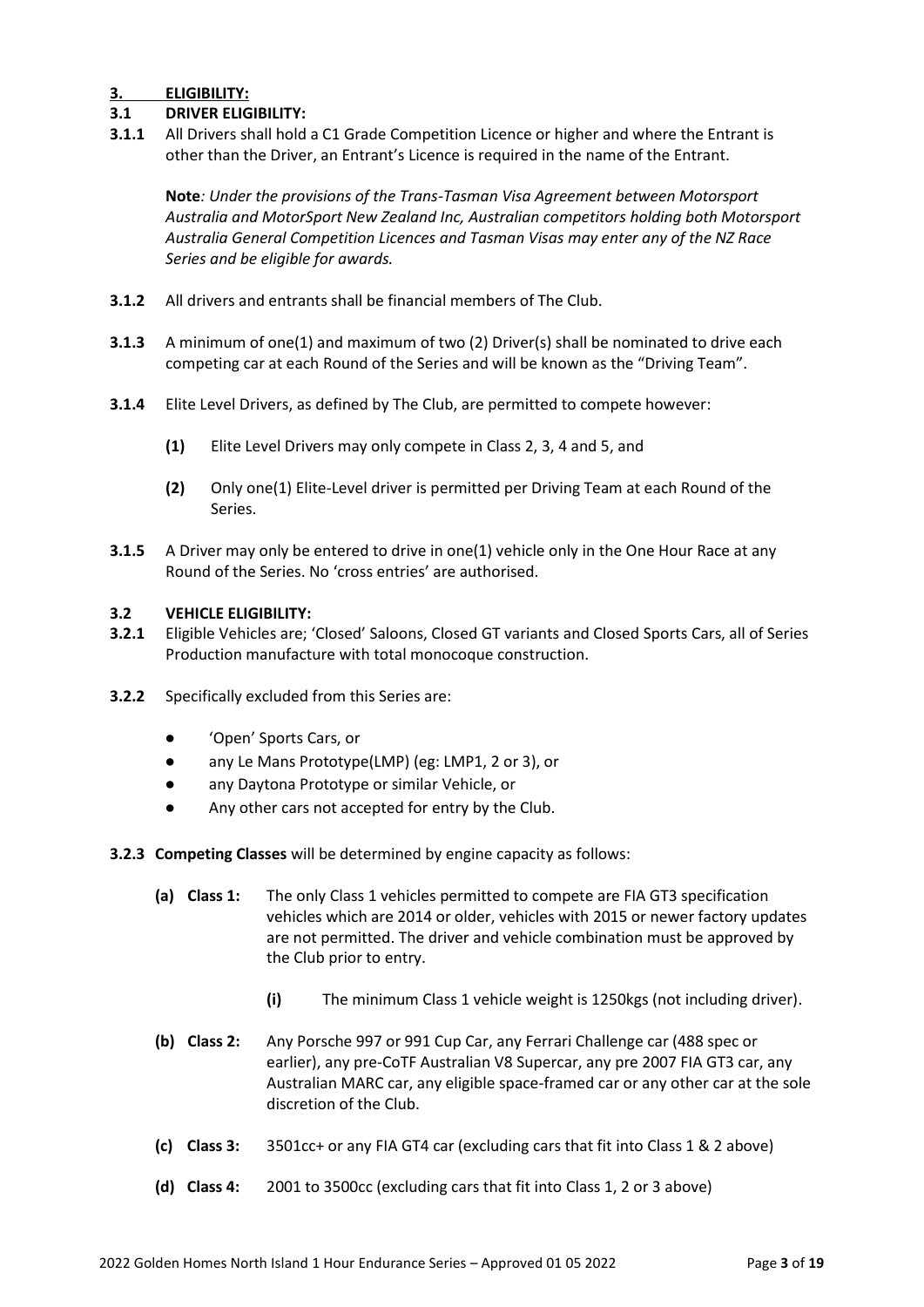#### **(e) Class 5:** up to 2000cc

**Note:** *Engine capacity equivalence factors will be applied as follows:*

- *Forced induction x1.7*
- *Rotary engine x1.8*
- *Diesel forced induction x1.5*

## **3.2.4** The Club reserves the right to:

- **(a)** invite any other Vehicle(s) to compete, in addition to those listed in Article 3.2.3 above.
- **(b)** decline any entry or any Vehicle(s) into the Series, in accordance with the provisions of NSC21 and Article 5.1.1 below.
- **(c)** amalgamate or reorganise the class structure if insufficient entries are received for any one class prior to the first round of the Series.
- **3.2.5** All Vehicles shall comply with Appendix Two, Schedule A Driver and Vehicle Safety as detailed in the current edition of the MotorSport Manual.
- **3.2.6** A safety cage is mandatory for all Vehicles competing in the Series. All safety cages shall be homologated by MotorSport NZ and/or FIA approved ACN, with the homologation certificate contained in the Vehicle's logbook. For Vehicles which do not permanently reside in New Zealand, please refer to Schedule A, Part 1 – Article 1.2(3).
- **3.2.7** All Vehicles must have both left and right hand external mirrors fitted at the start of the race, in addition to the rear view mirror as prescribed in Appendix Two, Schedule A. A rear-view camera may be used in place of the internal rear-view mirror.
- **3.2.8** All Vehicles with two(2) drivers must have the equivalent of a Hella 83mm light part number 2XD 959 011-652 which can be easily seen when powered on from the front of the Vehicle which will signify that Driver 2 as specified on the Round Entry form is in the competing Vehicle. A light with more light output is also acceptable.
- **3.2.9** Carbon/Carbon brakes are not allowed on any competing vehicle. This does not include 'Original Equipment Manufacturer' (OEM) carbon ceramic brakes which are allowed.
- **3.2.10** Any vehicle may be subject to balance of performance restrictions decided by The Club's Technical Committee. These may include but are not limited to; air intake restrictions, weight addition's and ride height restrictions.
- **3.2.11 Fuel:** The only fuels authorised for use in competing Vehicles at any Round of this Series is as per Appendix Two, Schedule A, Part 1 – Article 3.9.
- **3.2.12** All Competitors / Entrants as a condition of entry shall agree to submit their Vehicle for eligibility / safety scrutineering inspections as and when required by the appointed Series Scrutineer/s, and/or a MotorSport NZ licensed Technical Officer. Any costs incurred during disassembly of components shall be met and accepted by the Competitor / Entrant.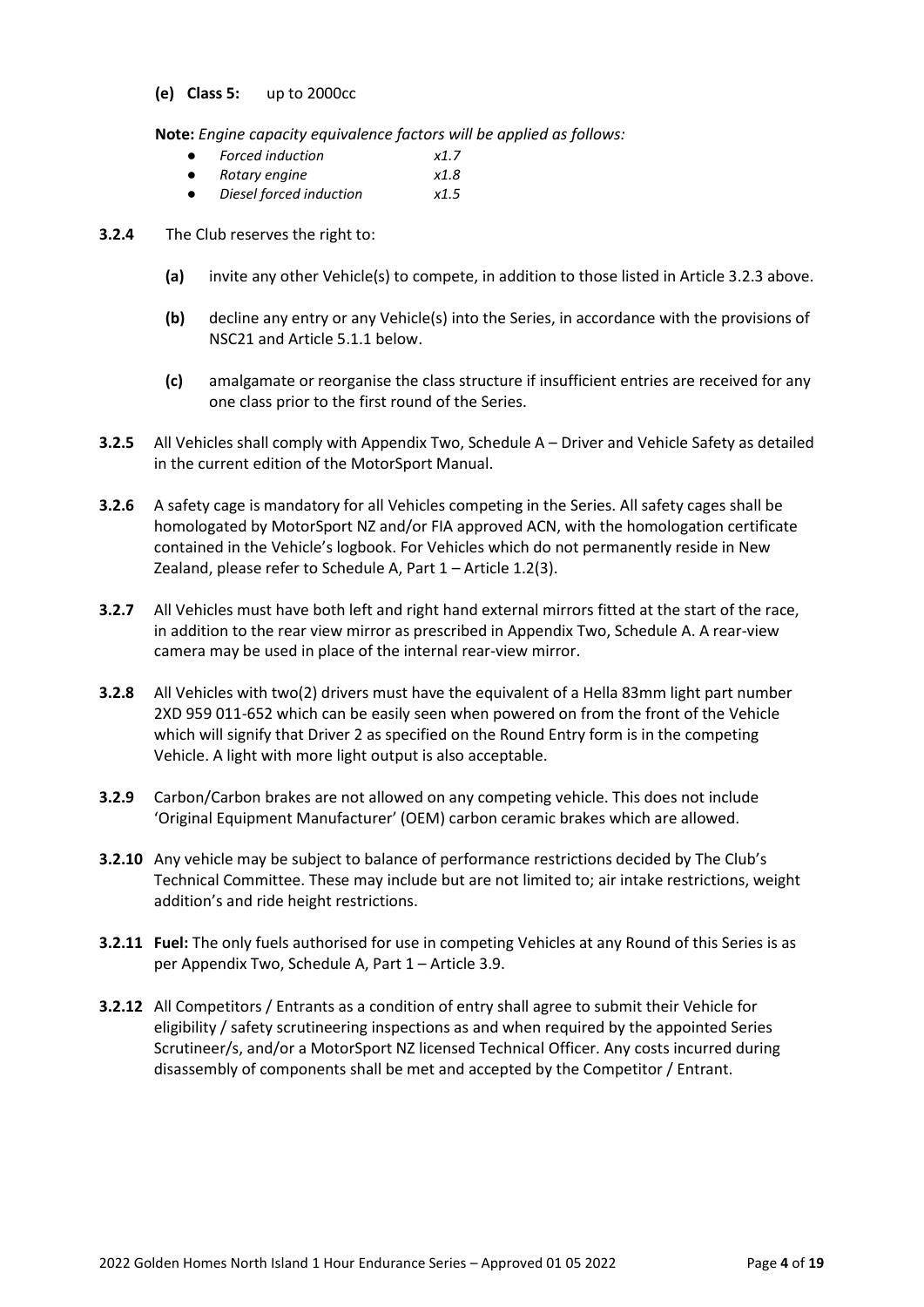## **4. SERIES PERSONNEL:**

**4.1** At each Round of the Series the following personnel or their approved assistant/s shall have the responsibilities and authorities as set out:

| 4.1.1 | <b>North Island Endurance Series Coordinator:</b> | Gary Lathrope        |
|-------|---------------------------------------------------|----------------------|
|       | <b>Mobile Phone No:</b>                           | 027 452 2991         |
|       | Email:                                            | gary@gr8events.co.nz |

Who shall have the duties and authority of a Series Coordinator as set out in the National Sporting Code and who is responsible for and authorised on the Club's behalf to:

- **(a)** Deal with all administrative matters pertaining to the Series, and
- **(b)** Record and publish all Series points schedules, and
- **(c)** Liaise with the Round Organiser on all matters pertaining to these Articles, and
- **(d)** Ensure correct placement of decals on Vehicles contesting the Series

The Series Coordinator may appoint a Series Secretary and/or assistant(s) to assist with administrative duties in connection with the Series.

| 4.1.2 | <b>North Island Endurance Series Secretary:</b> | Rachael Murray          |
|-------|-------------------------------------------------|-------------------------|
|       | <b>Mobile Phone No:</b>                         | 021 999 664             |
|       | Email:                                          | rachael@gr8events.co.nz |

#### **4.1.3 North Island Endurance Series Scrutineer:**

| <b>Series Scrutineer:</b> | <b>TBA</b> |
|---------------------------|------------|
| <b>Phone No:</b>          | <b>TBA</b> |
| Email:                    | <b>TBA</b> |

Who shall have the authority of a Series Scrutineer set out in the National Sporting Code and who is responsible for and authorised on The Club's behalf to:

- **(a)** Deal with all technical matters pertaining to the Series; and
- **(b)** Affix official seals, as and when deemed appropriate; and
- **(c)** Inspect any competing Vehicle within the Series in order to ascertain compliance with the technical regulations; and
- **(d)** Assist competitors with technical enquiries relative to the technical regulations applicable to their Vehicle; and
- **(e)** To report, to the Series Coordinator, any instances where a breach of the technical regulations has been proven.

**Note:** *The Series Scrutineer may appoint an assistant/s to assist with technical duties in connection with the Series.*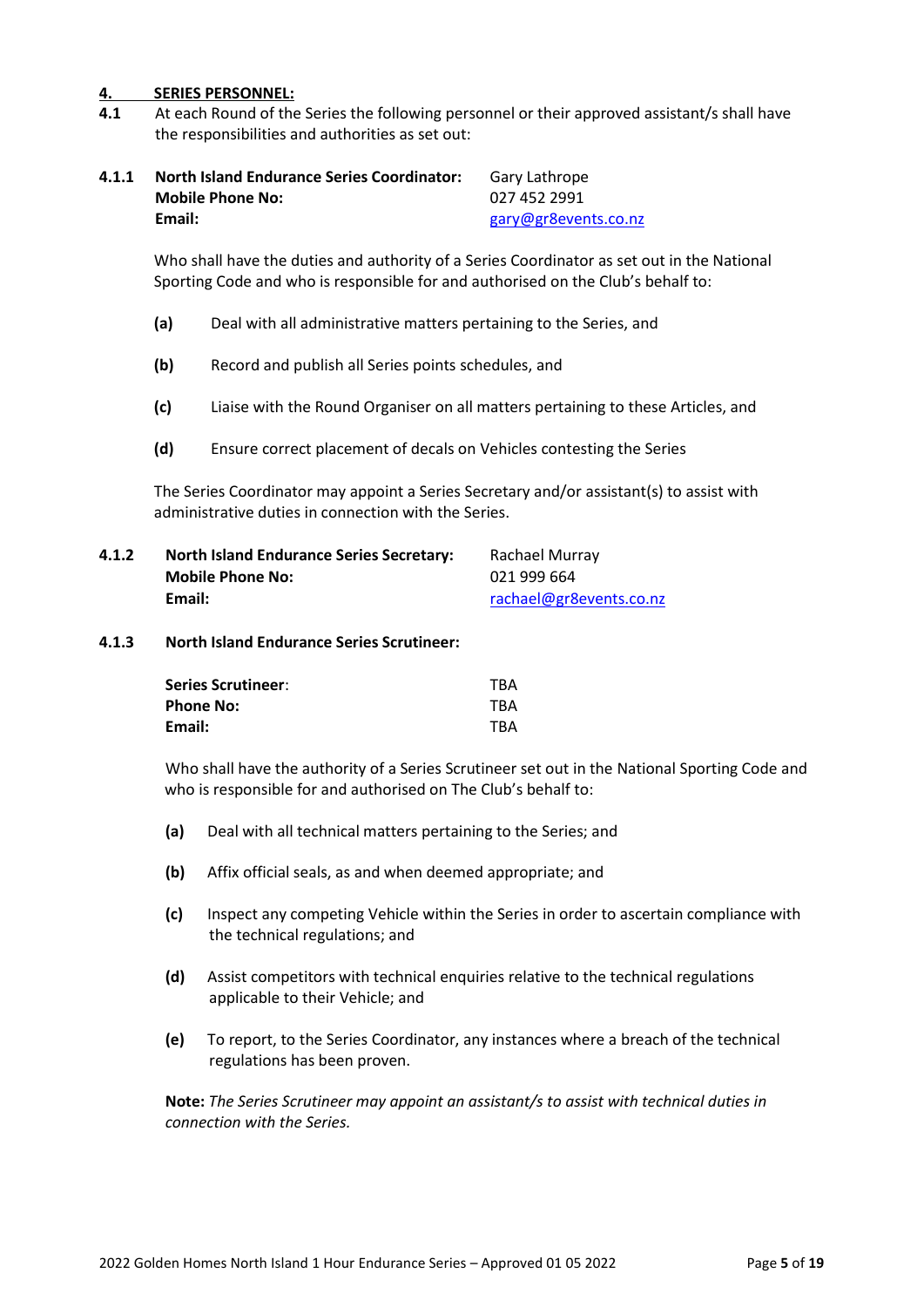# **5. SERIES ENTRY:**

- **5.1** Entry into the Series shall be made on the Series Entry Form and submitted to the Series Secretary for acceptance. Application Forms for Club Membership and Series Entry are available from the Series Secretary.
- **5.1.1** The Series reserves the right to accept or decline entries into the series as per NSC 21.
- **5.2** By entering the Series, the Competitor / Entrant:
	- **(1)** Are deemed to be in acceptance of these Articles as they are presented, and
	- **(2)** Agree to comply with these Articles and those of the National Sporting Code, and
	- **(3)** Shall be at all times responsible for the presentation of their competing Vehicle with respect to safety requirements under Schedule A, and eligibility requirements under these Articles.
- **5.3** The Club reserves the right to cancel any Round of the Series if less than thirty(30) entries are received, without affecting in any way its power to award any title.
- **5.4** Should entries received for each Round be in excess of the maximum number of starters permitted under either the Circuit licence, or maximum number of permitted starters as determined by the Round Organiser, entry acceptance will be applied as follows:
	- **(1)** To those Competitors who are competing in all Rounds of the 2022 Golden Homes North Island 1 Hour Endurance Series, determined by those who have pre-entered all Rounds prior to the close of normal entries, followed by,
	- **(2)** The balance of entries, accepted on a '1st come 1st served' basis with any overflow to be placed on a 'reserve list' in order of the entries received.
- **5.5** The Club will assign competition numbers to all Competitors in the Series which will be advised on the acceptance of membership. Numbers '1' '2' and '3' will be assigned (in that order) to last season's Series  $1<sup>st</sup>$ ,  $2<sup>nd</sup>$  and  $3<sup>rd</sup>$  overall placed.

## **6. SERIES STRUCTURE:**

**6.1** The Series shall comprise of the following Rounds:

| Round | Date            | <b>Venue</b>                        | <b>Round Organiser</b>          |
|-------|-----------------|-------------------------------------|---------------------------------|
|       | 7-8 May 2022    | Pukekohe Park Raceway               | Speed Works Motorsport Club Inc |
|       | 27-28 May 2022  | Taupo International Motorsport Park | Speed Works Motorsport Club Inc |
|       | 17-18 June 2022 | Hampton Downs Motorsport Park       | Speed Works Motorsport Club Inc |

- **6.1.2** The Organiser / The Club reserves the right to either cancel or amend any Rounds of the Series due to force majeure without affecting in any way its power to award any title.
- **6.1.3** The Organiser / Club reserves the right to combine the 2022 Golden Homes 1 Hour Endurance Series Race with the 2022 Golden Home 3 Hour Endurance Series Race and/or 2022 Golden Homes 2 Hour Endurance Series Race if entry numbers are not sufficient. In this case, this will be notified in either Supplementary Regulations Part Two, or via an Official Bulletin, alongside any specific race procedures.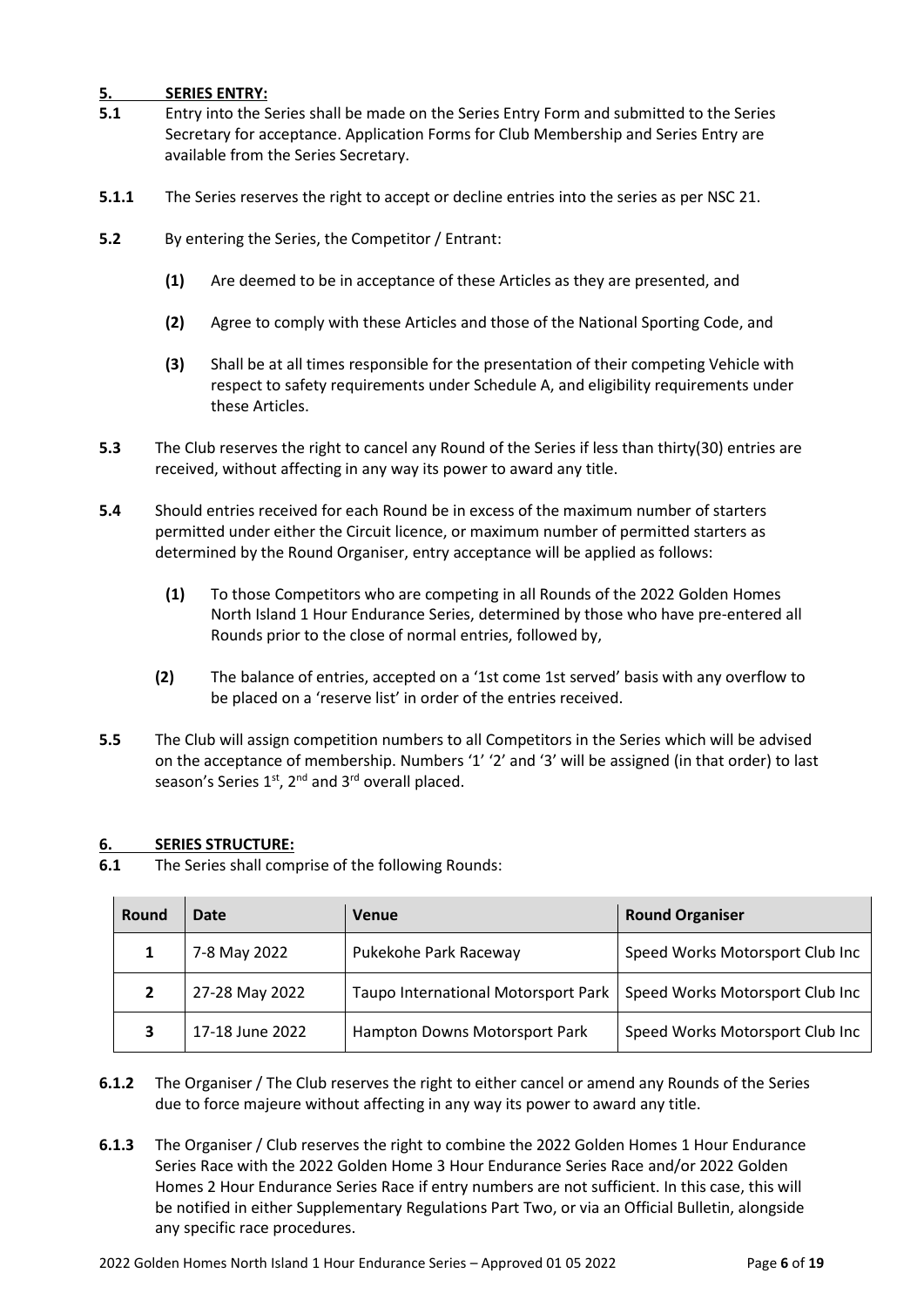## **7. ROUND FORMAT:**

- **7.1 Practice and Qualifying Sessions:** There shall be a minimum of one(1) Practice session and one(1) Qualifying session, each of a minimum of twenty(20) minutes duration.
- **7.2 Races:** there shall be one(1) Race of sixty(60) minutes duration.
- **7.3 Starting Positions:** The starting grid positions shall be determined from the fastest Qualifying times achieved by each competing Vehicle, fastest Vehicle to the front.

## **7.3.1 Where there are two(2) drivers:**

- **(a)** One Driver shall participate in the Practice session and one Driver shall participate in the Qualifying session.
- **(b)** The driver who sets the time in Qualifying must start the Race.
- **(c)** Failure of either Driver to compete in the Practice or Qualifying session will result in the Vehicle being required to start behind the last qualified car within the class entered or in a grid position deemed appropriate by the Clerk of the Course.
	- **(i)** If more than one Vehicle is affected by the provisions of Article 7.3.1 (b). the starting position of those Vehicles will be determined by the fastest time achieved in the Practice session.
- **(d)** The Series Coordinator must be notified of the Vehicle number, driver name and their lap time no later than ten(10) minutes after the conclusion of the Qualifying session.
- **7.3.2** The Clerk of the Course may, at their discretion, use the times from the Practice session to adjust grid positions if deemed necessary, for the purpose of safety.
- **7.4 Starting Procedures:** The start of the Race will be by "Rolling Start" in a 2x2 formation in accordance with Schedule Z – Article 8.3.

## **7.5 Safety Car Procedures:**

- **(1)** If the Safety Car has been deployed it will attempt to pick up the highest placed Vehicle on the circuit at the time of deployment. No further repositioning of vehicles shall occur. If the highest placed Vehicle on the circuit subsequently pits, then the remaining vehicles shall continue in the order they are lined up behind the Safety Car.
- **(2)** The Safety Car shall be used at least until the majority of the field, as determined by the Clerk of the Course are lined up behind it.
- **(3)** Racing will recommence when the start signal (a green light or flag) is displayed. Once displaying Drivers can pass at any point on the circuit. Once the start signal has been given all flag points will simultaneously display the green signal for approximately ten(10) seconds.
- **7.6 Compulsory Timed Pit Stop:** A CTPS of 45 seconds is to have started between ten(10) and fifty(50) minutes of the race duration.
	- **(1)** The Vehicle must have crossed the speed restriction line at pit lane entry after the pit window opens and prior to the pit window closing.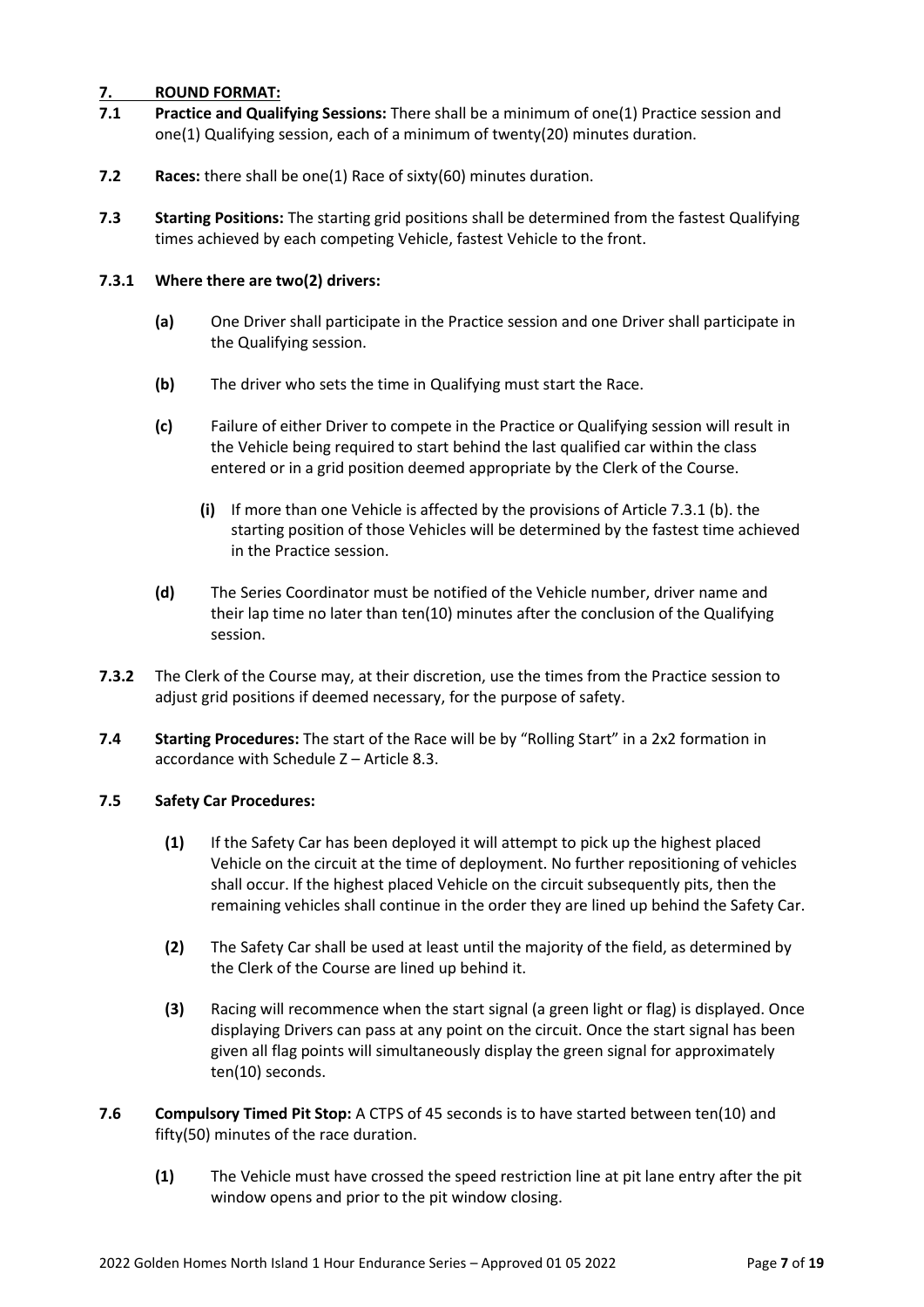- **(2)** The Vehicle must have come to a complete stop outside their Pit Garage prior to the commencement of the CTPS.
- **(3)** This stop is not permitted under red flag conditions.
- **(4)** During the Compulsory Timed Pit Stop:
	- **(a)** A driver change is to be made, or
	- **(b)** If no driver change is made, the competitor may remain in the vehicle for the duration of the CTPS in either the pit lane or pit garage.

**Note:** *It is advisable that the CTPS is video recorded for proof of time if it is questioned.*

- **(5)** Permitted Work may be carried out on the vehicle during the CTPS.
- **7.7 Finishing Procedure:** The last lap board will be shown to the lead Vehicle after 59 minutes of elapsed race time. The end of the Race signal will be displayed to the leading Vehicle following completion of the last lap.
- **7.8 Race Winner:** For each Race, the Race winner will be the Driving Team whose vehicle has completed the most laps and crossed the line first in the allocated time. To be classed as a finisher, an entrant's Vehicle must cross the finish line under its own power on the race track itself (not pitlane). Refer to Schedule Z, Article 15.3.
- **7.9** During a red flag situation no Vehicle may be worked on in pit lane or Parc Fermé. Any Vehicle removed from pit lane must be removed to Parc Fermé, unless withdrawing from the race. The only Vehicles able to be worked on are those already in pit lane and the pit paddock when the red flag was first displayed.
- **7.10** At all Rounds, the Clerk of the Course and/or the Stewards of the Meeting, reserves the right to shorten and / or cancel any practice / qualifying sessions and / or Races in the case of Force Majeure and a race result may still be awarded.

## **8. PIT GARAGE CONDITIONS AND TYRE WARMING:**

- **8.1** Any competitor is able to decorate their pit garage. No alteration requiring drilling, welding or modifications to the pit garage is permitted.
- **8.2** Any decoration of the installations and the floor should only be of a temporary nature. The fitting of carpeting or any other decoration is allowed if it is done using non-flammable materials.
- **8.3** Folding brackets, flexible supports for air, fuel or lighting must:
	- **(a)** Not extend beyond the outer limit of the "working lane"
	- **(b)** Be situated at least 2 metres above the ground.
- **8.4** Air bottles must be firmly attached or anchored once their protective lid is removed. Protection around the valves and regulator must be permanently in place. The conformity of the installations of the air bottles may be checked at any moment.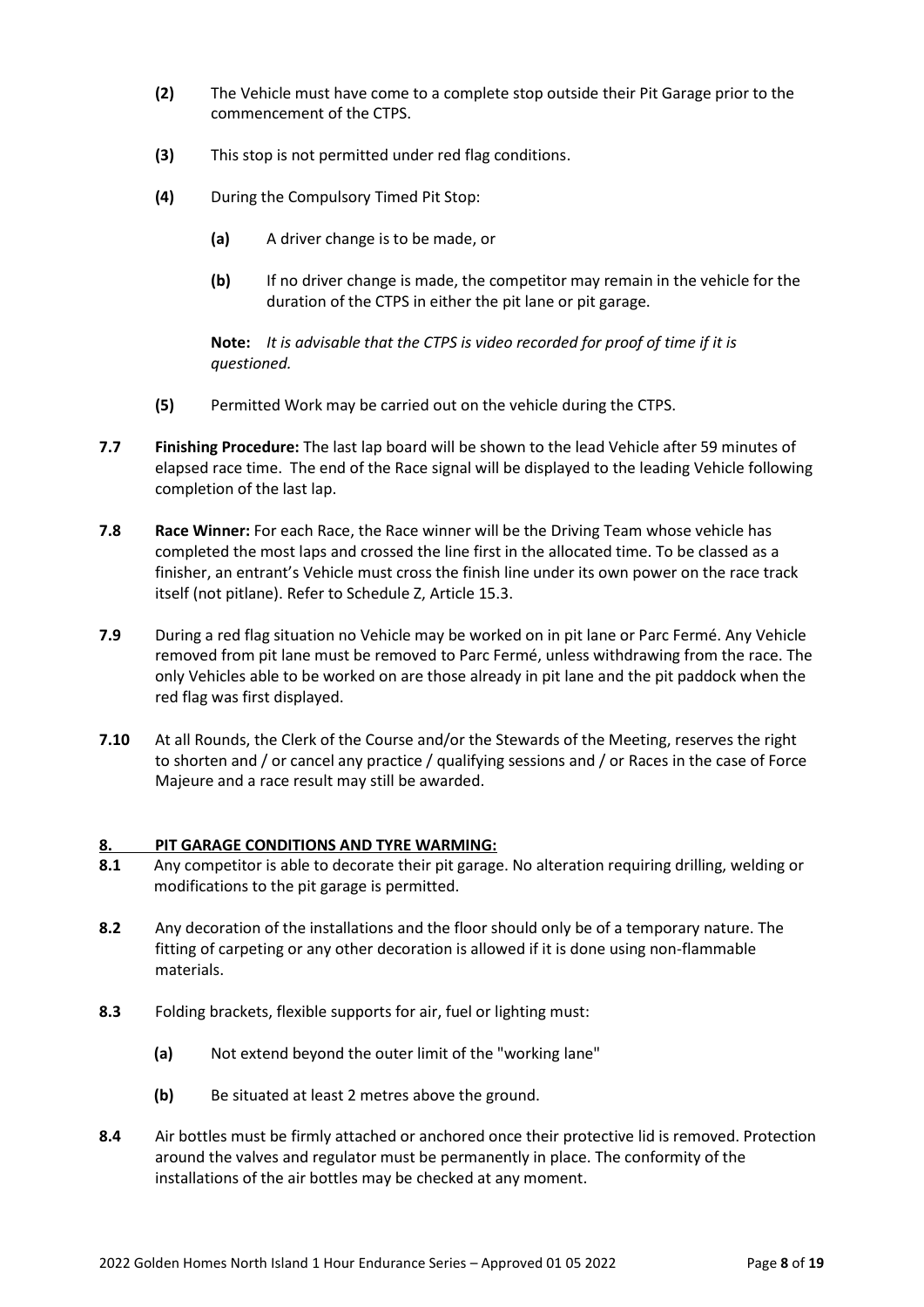## **8.5 Equipment for warming the tyres:**

- **8.5.1** Non-electrical (combustion heated) tyre warming tents are allowed but must be in the open area immediately behind the pits , and a fire extinguisher must be permanently on hand close to the equipment when it is operating.
- **8.5.2** Electric tyre warmers may be used inside or outside the rear of the garage. The tyres in their warmers must be placed so as to still allow easy access to the rear door of the garage in case of emergency. A fire extinguisher suitable for electrical fires must be on hand close to the electrical equipment at all times when in operation.

# **9. PIT BAYS & PIT LANE CONDITIONS:**

- **9.1** No work is to be conducted on any vehicle or by any personnel unless they are located in the "working lane" or the Pit Garage.
- **9.2** The organisers may allocate a Pit Bay to more than one Vehicle.
- **9.3** Unless a team is sharing another team's fuel rig, each Vehicle may only make pit stops in the pit lane in front of the Pit Bay allocated to the Vehicle by the Organisers.
- **9.4** A Vehicle that stops in Pit Lane that cannot reach its Pit Bay under its own power may be pushed to its Pit Bay by the nominated pit stop personnel as outlined in Article 11.1.
- **9.5** A Vehicle that overshoots its Pit Bay may stop in the Pit Lane but may not select reverse gear and must be pushed back to its Pit Bay.
- **9.6** Any person may push a vehicle in Pit Lane, except the driver who has come in for the Pit Stop.

## **10. PIT STOP GENERAL**

- **10.1** In all pit stops, the Vehicle must be stationary before the pitstop procedure commences and fuelling must be completed before other work commences. All work must be completed, and all tools, wheels and personnel must be behind the pit bay control line before the vehicle is released. The driver change can happen at any phase.
- **10.2** Rotary booms are prohibited. This is where a boom has a spike or wheel gun line with a swivel fitting in the boom.
- **10.3** It is compulsory to use solid incompressible components capable of supporting the vehicle in the event of a failure of jacking equipment. The components must be placed under the vehicle at all times when any person is working on the vehicle in a manner that involves any part of their body (other than hands and forearms) being under part of the vehicle. Specifically excluded from this rule are standard wheel changing operations.

## **11. PIT STOP PERSONNEL**

**Note:** *All competitors, entrants and team's pit crew are to be familiar with the* Code of Practice for Motorsport Fuel – Storage and Handling*, which may be viewed on the MSNZ website.*

**11.1** Each team is authorised a maximum of nine(9) pit crew members who must sign the pit stop crew indemnity form and are the only team personnel allowed to cross the "pit bay control line" in pit lane, subject to the specific pit stop rules. Pit Stop Personnel may include the Dedicated Vehicle Controller, Dedicated Fire Marshall, Dedicated Driver Assistant, Deadman valve operator, wheel changing crew, and fuelling crew.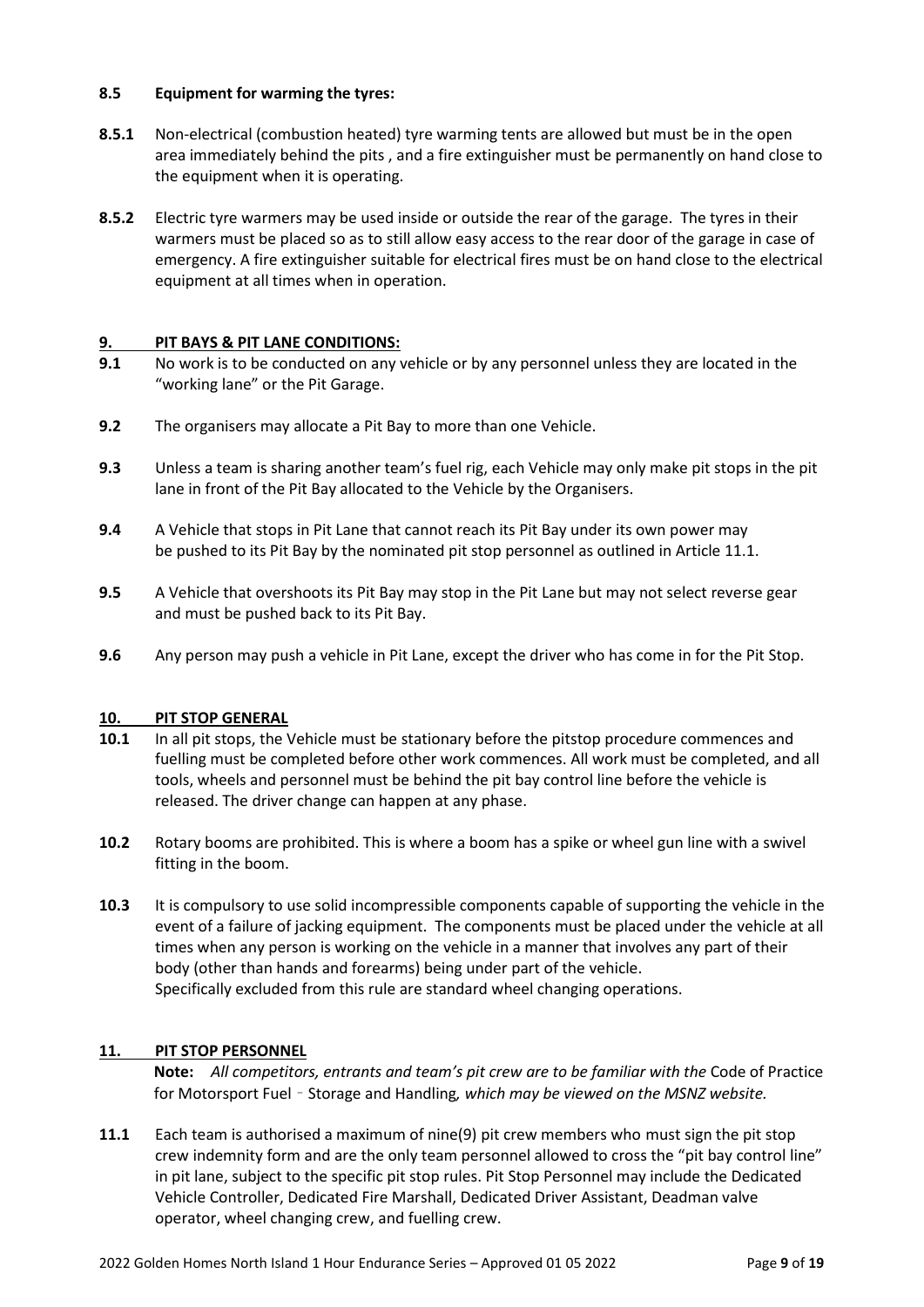- **11.2** No team may have more than three(3) pit crew over the pit bay control line to carry out Permitted Work on the vehicle at any time. This includes any pit crew extremities. This does not include the Dedicated Vehicle Controller, Dedicated Fire Marshall, Dedicated Driver Assistant and the Deadman Valve Operator. The only exception to this rule is vehicles with multi stud wheels, see Article 15.4(b).
- **11.3** All pitstop personnel for the duration of each pitstop must wear approved safety apparel as set out below:
	- **(1)** Overalls\*, socks, shoes, gloves and a balaclava complying with the standards set out in Appendix Two, Schedule A, Part One, Part A or B of Chart (1) in Article 4.3(1), minimum of Level B of the MSNZ National Sporting Code.

\*Alternatively, overalls complying with Appendix Two, Schedule A, Part One, Article 4.3(1), Chart (1), Level C of the MSNZ National Sporting Code may be worn but must be worn in conjunction with long sleeve underwear complying with the standards set out in Appendix Two, Schedule A, Part One, Article 4.3(1), Chart (1), minimum of Level B of the MSNZ National Sporting Code.

- **(2)** The Refuelling Crew, Dedicated Fire Marshal and Deadman Valve Operator must also wear safety goggles and approved shoes complying with Appendix Two, Schedule A, Part One, Article 4.3(1), minimum of Level B of the MSNZ National Sporting Code.
- **11.4 Dedicated Vehicle Controller:** Is optional, if there is a Dedicated Vehicle Controller, they must stand in front of the Vehicle, in clear view of the driver at all times. The Dedicated Vehicle Controller may be in a position in Pit Lane to assume control of the vehicle one(1) lap before the vehicle crosses the Control Line at Pit Entry. The Dedicated Vehicle Controller is responsible for the safe release of the vehicle into pit lane after the completion of all pitstop duties. The Dedicated Vehicle Controller must not touch the vehicle unless pushing it and must stay in a visible position to the driver at all times.
- **11.5 Dedicated Driver Assistant:** Can assist with each Driver Change that takes place. Assistance includes but is not limited to disconnecting/connecting/adjusting belts, seat, pedal box, steering wheel, helmet, radio, drink bottle and window nets. This person must only assist the driver and will not be included in the three(3) pit stop crew allowed across the pit bay control line as outlined in Article 11.2.
- **11.6 Dedicated Fire Marshall:** Each team must for the duration of each pit stop, whether it includes refuelling or not, must deploy a Dedicated Fire Marshal to their pit bay. The Dedicated Fire Marshal may not take part in any refuelling or work and may only cross the Pit Bay Control Line to inspect the Vehicle and extinguish a fire or potential fire source.
	- **(1)** If refuelling is not taking place, the Dedicated Fire Marshall must be equipped with a recently serviced, full and operational dry-chemical fire extinguisher with a minimum capacity of 4.5kg. The fire extinguisher safety pin must be removed during the pitstop.
	- **(2)** If refuelling is taking place, the Dedicated Fire Marshall must be equipped with a recently serviced, full and operational dry-chemical fire extinguisher with a minimum capacity of 9kg. The fire extinguisher safety pin must be removed during the pitstop.
- **11.7 Dedicated overhead rig valve operator:** All teams using deadman overhead refuelling systems shall have a dedicated person whose sole responsibility is to operate the self-closing valve. This person sole responsibility is to man the overhead rig self-closing valve. Once refuelling has finished and the valve is closed, they may join the Wheel Crew.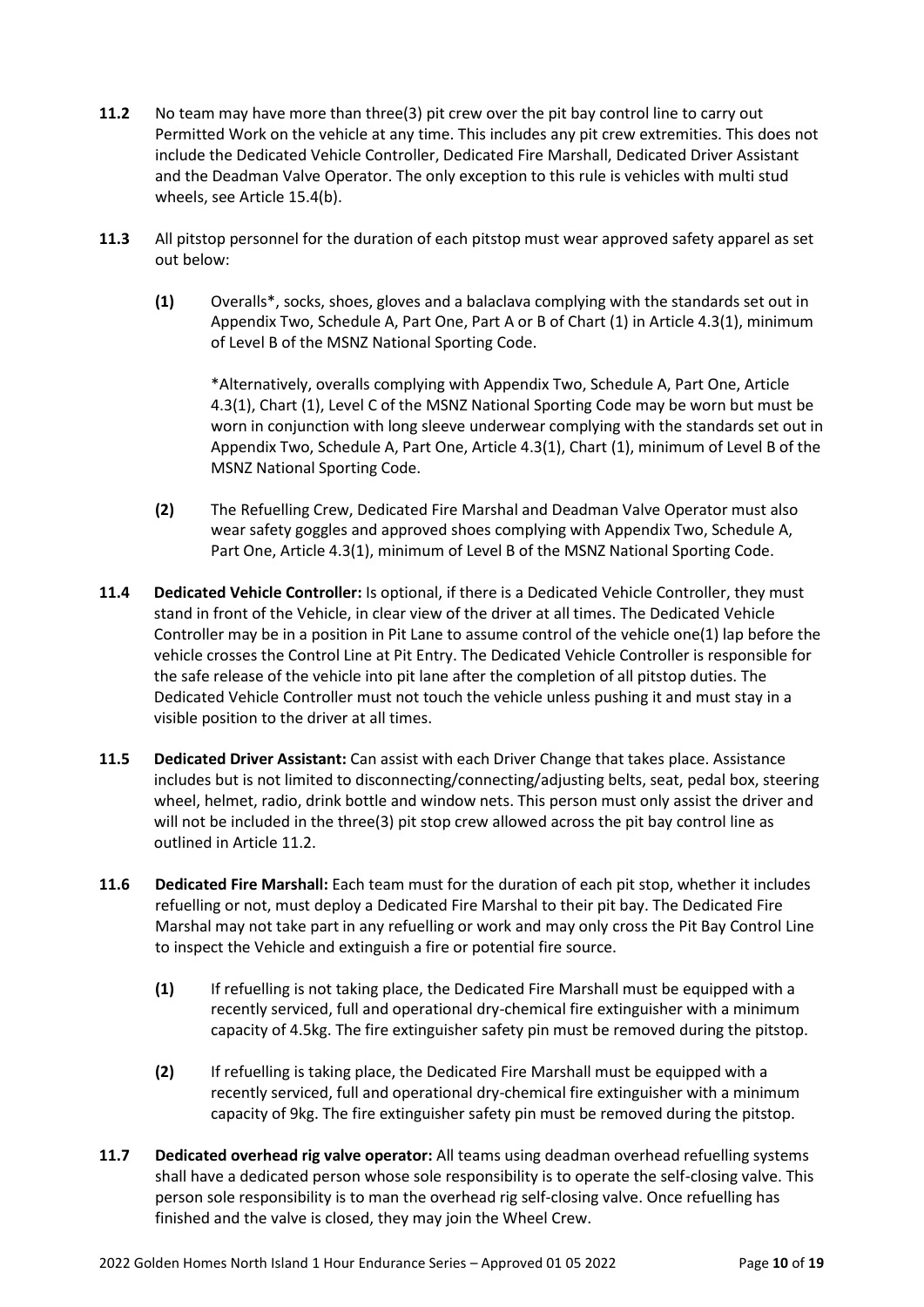**11.8** Pit stop crew may conduct pitstops for more than one Vehicle and may move from Pit Bay to Pit Bay and (with the exception of the fuelling rig), may take their equipment and tools with them for that purpose**.**

## **12. PIT STOP DRIVER CHANGES:**

- **12.1** Driver changes can take place at any time during a pit stop whether or not refuelling is taking place and whether or not Permitted Work or Major Works is being carried out.
- **12.2** The Vehicle must come to a complete stop prior to the driver's safety harness being unfastened. The Vehicle may not leave the pit bay until the safety harness has been fully refastened**.**
- **12.3** All driver safety harnesses belts must be securely fastened when the vehicle is moving under its own power.
- **12.4** The attachment of elastic retractors or cords on the shoulder harness straps for use during a driver change is prohibited.

## **13. PERMITTED WORK:**

- **13.1** Means refuelling, changing wheels, driver change, minor repairs and maintenance.
- **13.2** It must be work which can be completed in Pit Lane within a maximum of five(5) minutes.
- **13.2.1** Major works such as replacing the cooling system/engine/driveline/suspension components must be completed in the pit garage or pit paddock.
- **13.3** No team may have more than three(3) pit crew over the pit bay control line to carry out Permitted Work on the vehicle at any time. This includes any pit crew extremities. This does not include the Dedicated Vehicle Controller, Dedicated Fire Marshall, Dedicated Driver Assistant, and the Deadman Valve Operator.
- **13.3.1** The only exception to this rule is Vehicles with multi stud wheels, see Article 15.4(b).

## **14. REFUELLING & DEFUELLING:**

- **14.1** Only three pit crew members are permitted to cross the pit bay control line to complete the fuelling operations of the vehicle. These pit crew can be involved in the fuelling process and are known as the 'Refuelling Crew'. The Dedicated Fire Marshall, Deadman Valve Operator, Dedicated Vehicle Controller and Dedicated Driver Assistant are not included in the 'Refueling Crew'.
- **14.2** If the Vehicle has onboard jacks, a member of the Refuelling Crew may "spike" and raise the vehicle before refuelling commences.
- **14.3** If fuel is spilt during the refuelling process, then refuelling must stop immediately and not recommence until the spilt fuel is fully cleaned up. Any fuel spilt during the refuelling process must be completely cleaned up prior to the vehicle leaving the pit refuelling area
- **14.4** All members of the Refuelling Crew must return behind the pit lane control line before the wheel changing phase begins.
- **14.5** All vehicles (except those using 'dry-break' systems) must stop their engines for the duration of the refuelling process. The engine can be restarted when the refuelling phase is complete.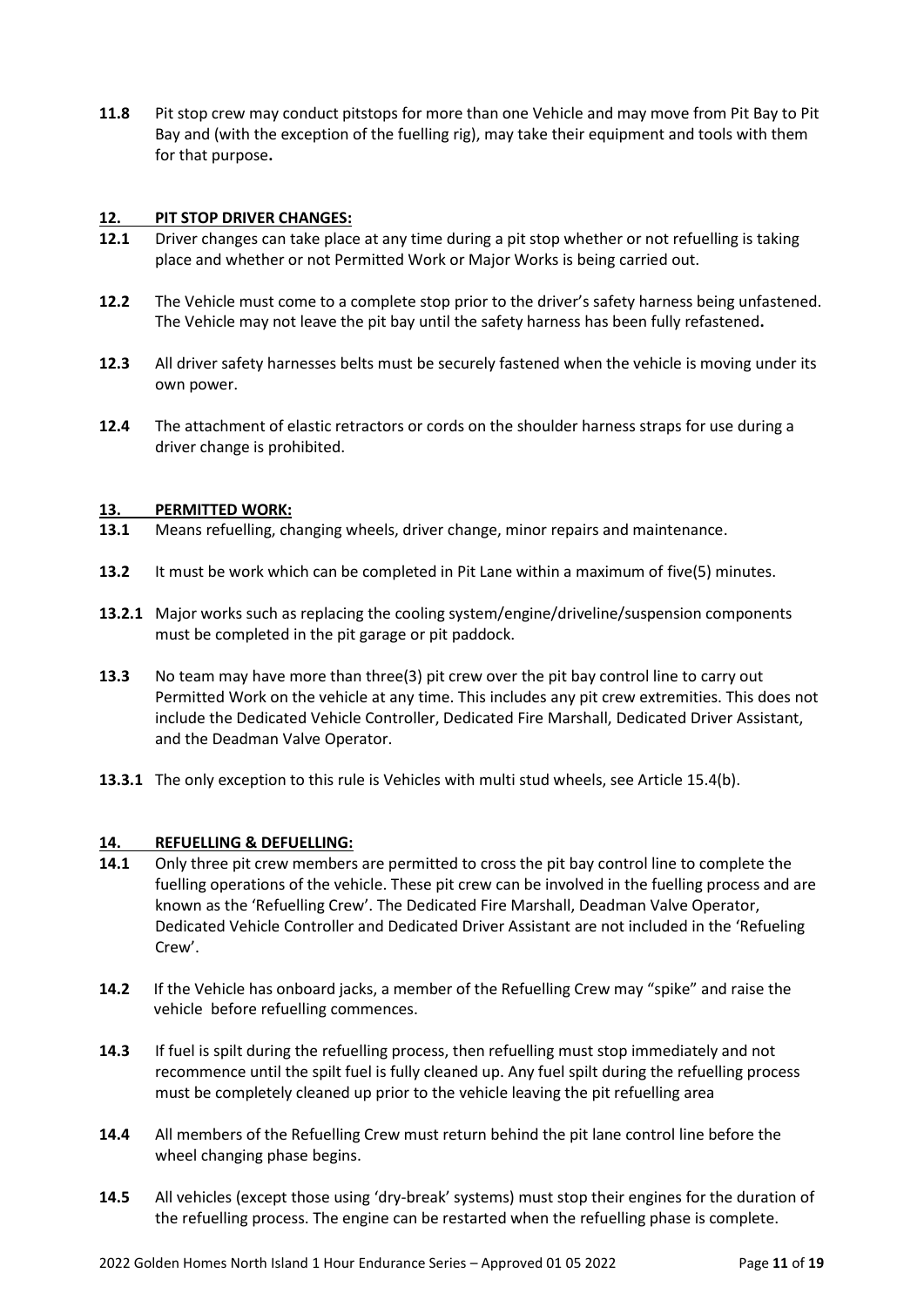**14.6** If the pit stop is to include refuelling, the refuelling phase must be completed first.

# **14.7 Refuelling:**

- **14.7.1** Once the race is underway all refuelling must only be carried out in the working lane of your dedicated Pit Bay for those vehicles competing in the race.
- **14.7.2** A grounding (earth wire) shall be appropriately grounded at one end and attached to the vehicle (preferably the exhaust pipe) during the refuelling process. It shall be the 'Refuelling Crews' responsibility to attach and remove this grounding wire. The grounding wire can be removed by the Refuelling Crew or the Wheel Crew and shall be returned behind the pit bay control line before the Vehicle is released.
- **14.7.3** An additional fully serviced operable dry chemical fire extinguisher of minimum capacity of 9kg shall be placed in a clear space near to the fuel container and all Pit Stop Personnel shall be familiar as to the operation of the extinguishers.
- **14.8** All fuel being placed into the vehicle must be done so at ambient temperature. Any device or substance which changes the temperature of the fuel from the ambient air temperature is prohibited.
- **14.9 Refuelling equipment:** The following type of equipment is authorised:
	- Hand-held fuel containers, or
	- Dry-break hand-held fuel containers, or
	- Sealed drums of 209 litre maximum capacity with hand-operated pump, or
	- Overhead (gravity fed) refuelling system with dry break connectors.
- **14.9.1** Overhead systems shall be earthed and the maximum height of the refuelling rig shall be no more than two(2) meters above the ground. Please refer to Code of Practice for MotorSport Fuel Handling – Appendix C – Part 2 – REFU002 (b).
- **14.9.2** All overhead systems must have an automatic self-closing valve (dead-mans handle) and one team pit crew member must be assigned as the sole operator of this valve during the refuelling process (Refer Article 11.7).
- **14.9.3** The fuel delivery hose may only be moved into pit lane from the pit garage a maximum of three(3) minutes prior to any pit stop. While in pit lane, the fuel delivery hose must at all times be attended by the Refuelling Crew.
- **14.10** The Organisers reserve the right to inspect and approve all refuelling and safety equipment prior to it being used.
- **14.11 Defueling:** All defueling of vehicles must be done in accordance with the MotorSport New Zealand – Code of Practice for Motorsport Fuel.

## **15 WHEEL CHANGING**

- **15.1** Three(3) pit crew members only are permitted to cross the pit bay control line to complete the wheel changing phase and other permitted work. These three(3) personnel are known as the 'Wheel Crew'. Those in the Wheel Crew may be the same personnel who formed the 'Refuelling Crew' and may include the Deadman Valve Operator whose duties are complete at the end of the refuelling phase.
- **15.2** The wheel changing phase can only begin once the refuelling phase has completed and all refuelling crew are behind the pit bay control line.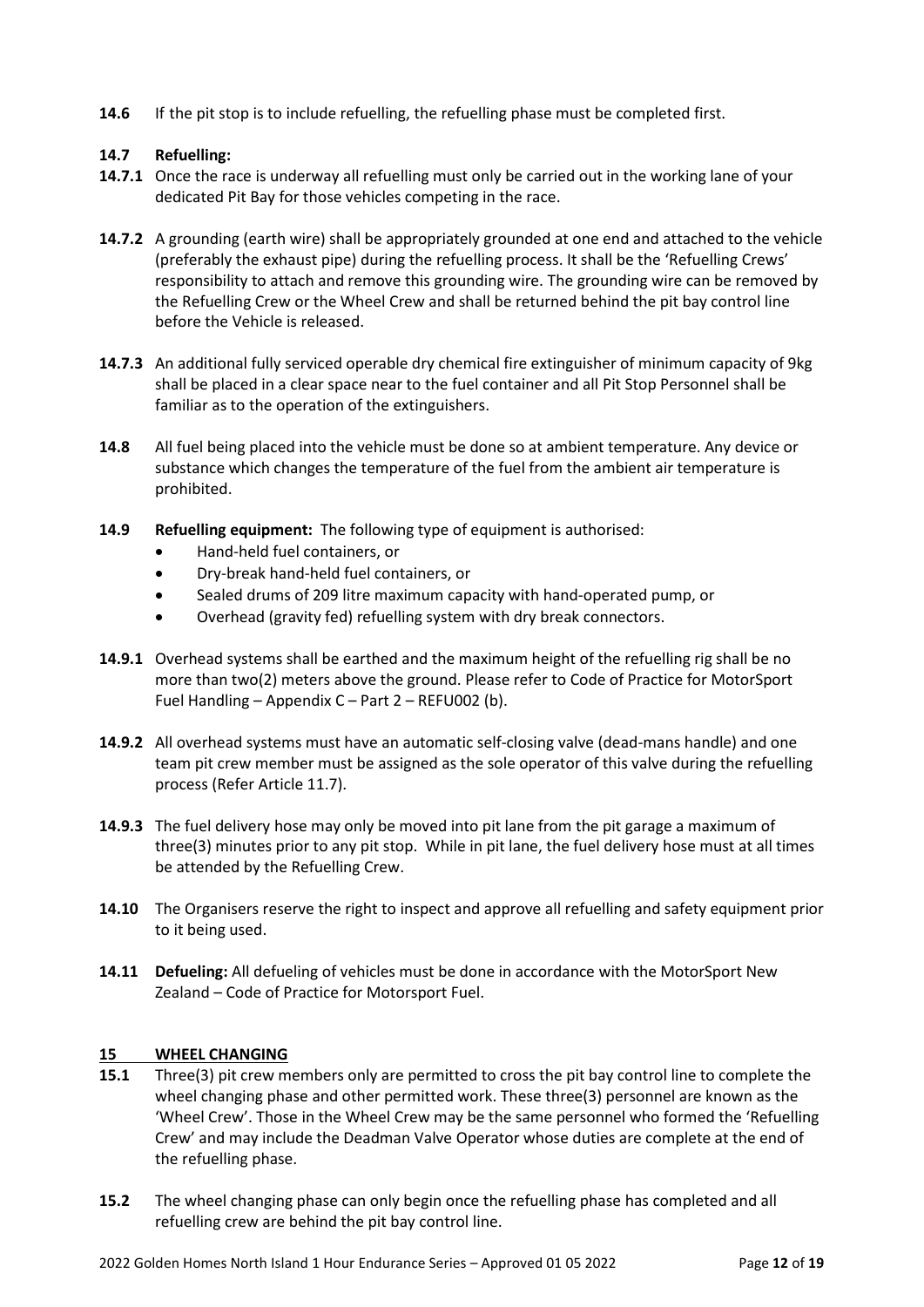- **15.3** If the Vehicle has on-board jacks it may be lifted for the refuelling phase and stay in the air for the wheel changing phase.
- **15.3.1** If external jacks are to be used, it is permitted to use a maximum of (two)2 external jacks in the wheel phase of the pit stop, but two(2) wheels of the vehicle must stay in contact with the ground at all times.
- **15.4** If not refuelling before the wheel changing phase, no crew member and no item of equipment, tools, or replacement wheels may cross or be taken across the pit bay control line until the Vehicle has come to a complete stop for its pit stop. Wheels must be carried across the line not rolled.
	- **(a)** Vehicles with centre lock wheels only one wheel nut gun is permitted to be used and taken over the pit bay control line at any one time. Additional spare wheel guns may be placed behind the pit bay control line.
	- **(b)** Vehicles with multiple wheel nuts per wheel an additional person is allowed across the Pit Bay Control Line, to assist with changing and carrying wheels only (maximum of four(4) wheel crew members) This additional person may not do any other work, and after wheel changing is completed must return behind the pit bay control line. Two(2) wheel-nut guns are permitted to be used and taken over the pit bay control line at any one time. Additional spare wheel guns may be placed behind the Pit Bay Control Line.
- **15.5** At all times during the wheel changing phase, all wheels that are being changed must be under full control of the Wheel Crew. Any wheel which rolls out of or down the "Working Lane" may result in a penalty.
- **15.6** From the time the vehicle leaves the ground until the vehicle has returned to the ground, the driving wheels must remain stationary at all times.
- **15.7** During the wheel changing phase any other Permitted Work may be carried out.

## **16 FUEL TANKS:**

- **16.1** Vehicle fuel tanks shall be in compliance with Appendix Two, Schedule A Article 4.12.
- **16.2 Vehicle Fuel Capacity:** shall not exceed 120 litres (no allowance for temperature will be applied); this is the maximum fuel storage capacity of the vehicle and includes all fuel system components. This includes but is not limited to all fuel tanks; ancillary, reserve, swirl or surge tanks; fuel lines, fillers and filters etc. This capacity may be checked prior to and/or after the competition as per Article 16.2.2.
- **16.2.1** It is the competitor's responsibility to ensure:
	- **(1)** their vehicle does not exceed the maximum authorised vehicle fuel storage capacity as defined in Article 16.2, and
	- **(2)** their vehicle is fitted with a dry-break fuel connector or fuel line connection fitted within 500mm of the engine's fuel rail / carburettor that will allow draining of the fuel system for checking purposes, and
	- **(3)** an appropriate length of hose is provided to allow the test equipment to be placed on level ground beside the vehicle and it shall have the correct type of connector for use by the appointed Scrutineer, and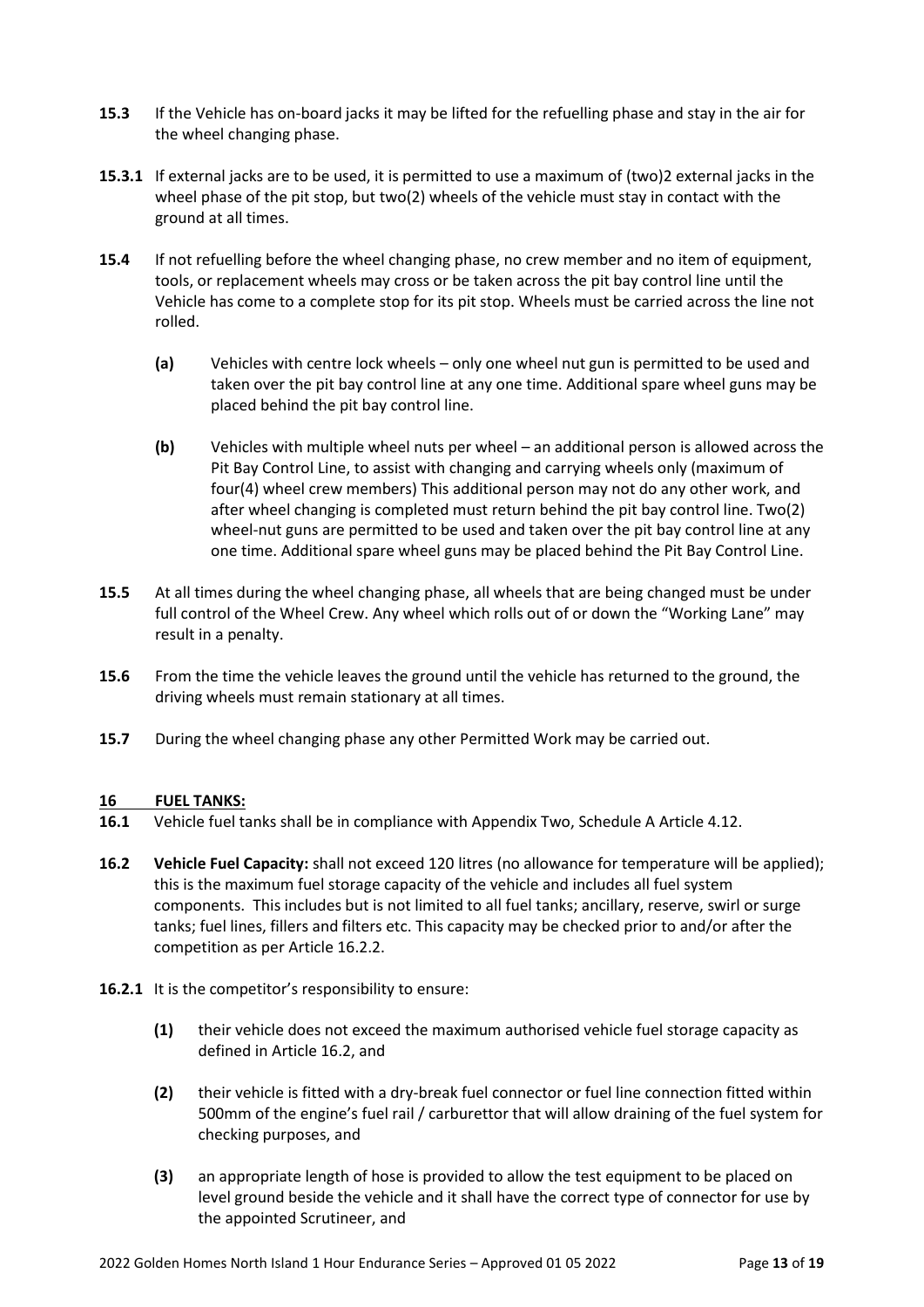**(4)** Their vehicle has a fuel pump out override switch if required, to permit operation of the fuel pressure pumps and all lift pumps with the engine not running.

## **16.2.2 Checking Procedure for Vehicle Fuel Storage Capacity:**

- **(1)** the vehicle shall be positioned on a flat level surface.
- **(2)** The vehicle shall be fuelled to maximum capacity (being the point that the fuel system breather begins to display venting adjacent to the tank) using the vehicles normal refuelling method.
- **(3)** Then the maximum fuel storage capacity of the vehicle shall be determined by the quantity of fuel that can be pumped from the vehicle (at the fitting specified in Article 16.2.1(2) above) by the normal operation of the vehicle's fuel supply system.
- **(4)** Measurement will be made by the use of a MotorSport New Zealand approved device.
- **(5)** Measurement may be made either before the race or following the race and the fuel tank may be sealed.
- **(6)** Provision must be made on any safety fuel cell access plate for the application of seals as detailed in Article 16.4.

## **16.2.3 Alternative Checking Procedure:**

- **(1)** The Vehicle shall be positioned on a flat level surface.
- **(2)** The fuel remaining in the Vehicle will be pumped out into suitable containers using the car's normal fuel supply system until empty.
- **(3)** The Vehicle will then be refuelled using the approved MotorSport NZ device until the fuel system breather begins to display venting.
- **(4)** When testing using this method it is required to use the fuel pump out override switch to run the pumps to refill the fuel pot and lines etc.
- **(5)** The Vehicle shall not accept more than 120 Litres of fuel
- **16.3** The amount of fuel stored in or immediately adjacent to each team pit area (in pit lane) must not exceed 209 litres.

## **16.4 Sealing of fuel tanks:**

- **16.4.1** Fuel tanks may have Type 'C' seals applied to any tank access panels. All tank access panels, excluding the fuel filler cap, shall have two diametrically opposed bolts heads pre-drilled with 2.0mm holes for the purpose of applying seals.
- **16.4.2** Fuel tank capacity checks may be carried out at any time during the event. A competitor may choose to have a fuel tank capacity check carried out prior to any round and have the tank sealed. The Series Scrutineer may choose to carry out a fuel tank capacity check on any Vehicle at the completion of any round or by arrangement before any round.
- **16.4.3** Regardless of the results of the fuel capacity check carried out under Article 16.2.2 the Series Scrutineer may require the fuel tank of any competing Vehicle to be sealed, and removed from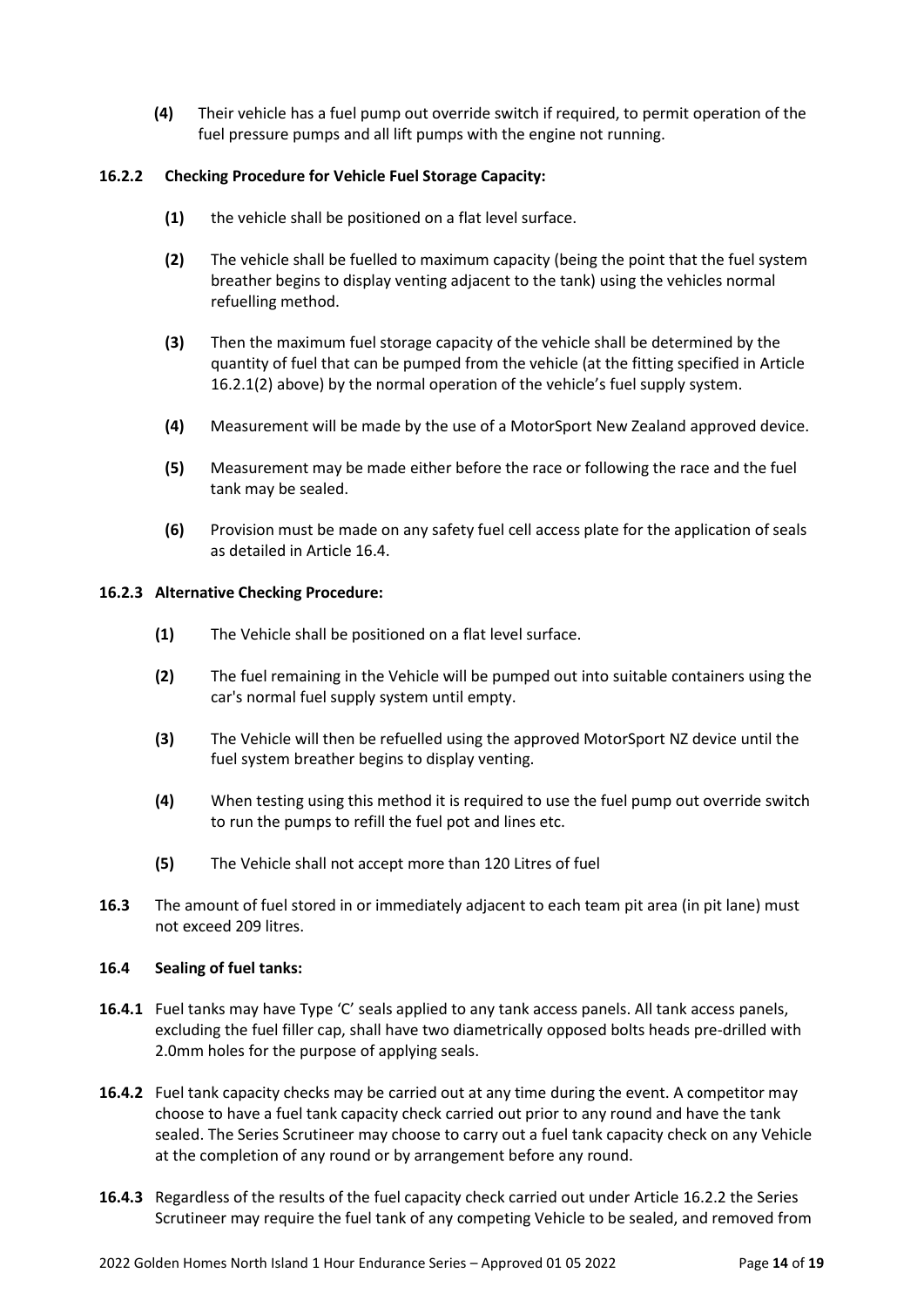the Vehicle post meeting for further checking of fuel capacity. This checking may include, and is not limited to, dismantling and measuring of the sealed fuel tank and system.

# **17. PARC FERME:**

**17.1** Unless otherwise instructed, at the conclusion of all races, Drivers will be required to drive their competing Vehicle directly, without any team personnel intervention, to the designated Parc Fermé area, which will be on the starting grid of the circuit, or an alternative location which will be notified on the Official Notice Board of the Meeting.

**Note:** *Drivers should ensure that they and all their team personnel are familiar with the Parc Fermé regulations as detailed in the National Sporting Code Article 60.*

- **17.2** The only people allowed into the Parc Fermé area are the driver(s) of the cars and one(1) team member per car who may only assist the driver, take tyre pressures and open the car for ventilation.
- **17.3** The Series Scrutineer may, at their sole discretion, authorise entry of additional team personnel for the purposes of Vehicle eligibility inspections.

## **18. PENALTIES, PROTESTS AND APPEALS:**

- **18.1** Penalties shall be applied in accordance with the prescribed articles of NSC Part VIII Penalties.
- **18.2** The Series Coordinator shall have the authority as set out in NSC Part VII Article 80.
- **18.3** Any protest or appeal should be lodged in accordance with the NSC and the Competitor shall advise the Series Coordinator and the Competitor Relations Officer.
- **18.4** Competitors/ Entrants have the right to lodge a Protest/s in accordance with NSC Part IX Protests.
- **18.5** Competitors/ Entrants have the right to lodge an Appeal in accordance with NSC Part XI Appeals.

## **18.6 PENALTY SCHEDULE**

|        | <b>OFFENCE</b>                                                                   | <b>STANDARD PENALTY</b>                                                                                      |
|--------|----------------------------------------------------------------------------------|--------------------------------------------------------------------------------------------------------------|
| 18.6.1 | Driver pushing vehicle in pit lane.                                              | <b>Practice and Qualifying</b><br>Start from Pit Exit for the Race.<br>Race<br>Up to 60 seconds time penalty |
| 18.6.2 | Breach of Driver Change Regulations as set<br>out in these Series Articles.      | <b>Practice and Qualifying</b><br>Start from Pit Exit for the Race.<br>Race<br>Up to 60 seconds time penalty |
| 18.6.3 | Failure to Pit in front of allocated pit bay (in<br>accordance with Article 9.3) | <b>Practice and Qualifying</b><br>Start from Pit Exit for the Race.<br>Race                                  |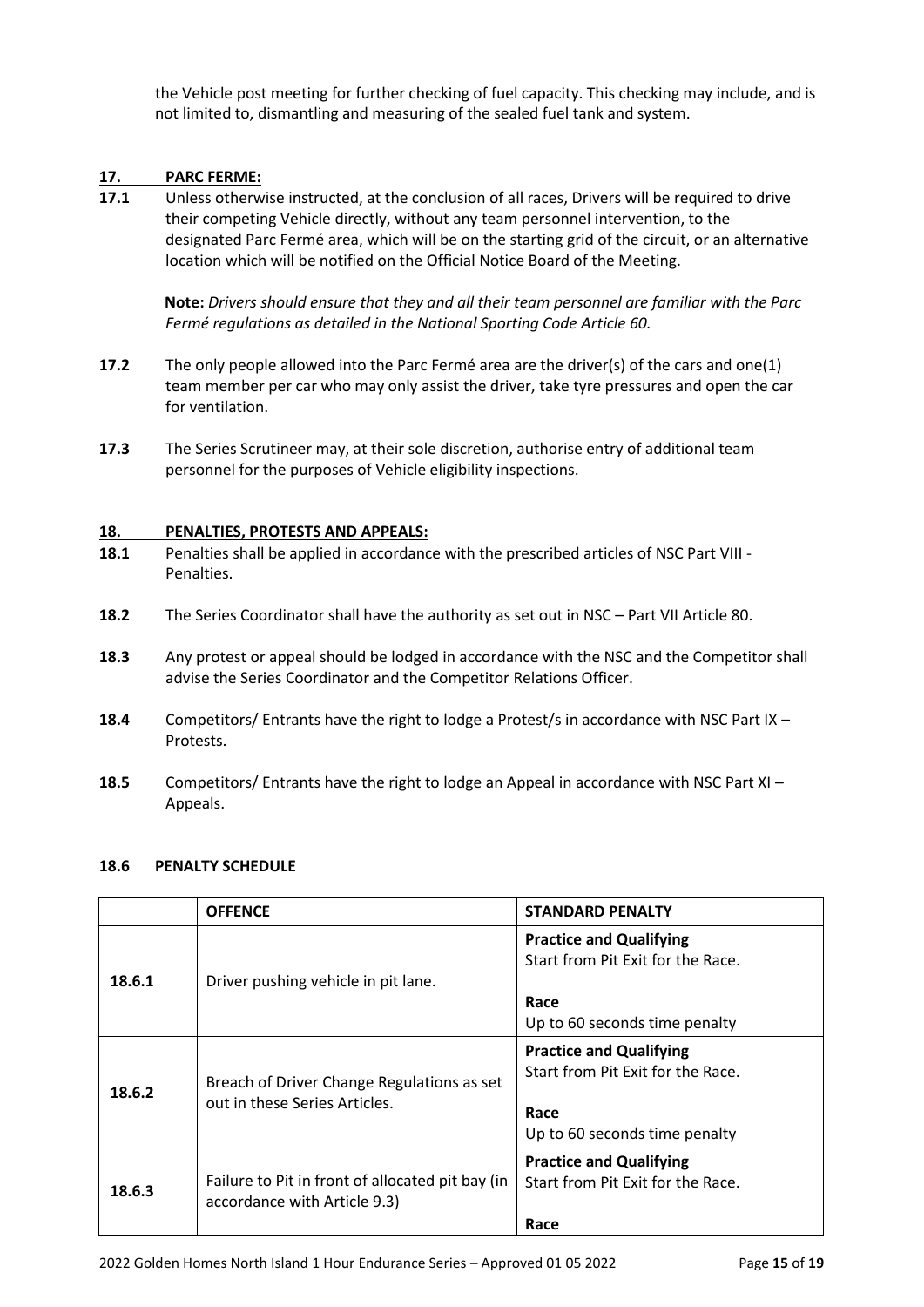|         |                                                                                                                                           | Up to 60 seconds time penalty                                                                                                            |
|---------|-------------------------------------------------------------------------------------------------------------------------------------------|------------------------------------------------------------------------------------------------------------------------------------------|
| 18.6.4  | Using reverse gear in pit lane, in any<br>session or race.                                                                                | <b>Practice and Qualifying</b><br>Start from Pit Exit for the Race.<br>Race<br>Up to 60 seconds time penalty                             |
| 18.6.5  | More than the allowable number of pit<br>crew members across the pit bay control<br>line.                                                 | <b>Practice and Qualifying</b><br>Start from Pit Exit for the Race.<br>Race<br>Up to 60 seconds time penalty                             |
| 18.6.6  | Breach of pit bay control line regulations.                                                                                               | <b>Practice and Qualifying</b><br>Start from Pit Exit for the Race.<br>Race<br>Up to 60 seconds time penalty                             |
| 18.6.7  | Failure by the pit crew to wear the<br>required safety apparel.                                                                           | <b>Practice and Qualifying</b><br>Start from Pit Exit for the Race.<br>Race<br>Up to 60 seconds time penalty                             |
| 18.6.8  | Starting permitted work prior to the<br>Vehicle coming to a complete stop.                                                                | <b>Practice and Qualifying</b><br>Start from Pit Exit for the Race.<br>Race<br>Up to 60 seconds time penalty                             |
| 18.6.9  | Exceeding the maximum allowable fuel<br>capacity.                                                                                         | Exclusion from the race.                                                                                                                 |
| 18.6.10 | Competitors who fail to comply with<br>correct decal and official competition<br>number set placement. Such referrals<br>shall result in; | the loss of Series points (to a maximum<br>of 115 points),<br>or<br>- the loss of qualifying times, or<br>- exclusion from race results. |
| 18.6.11 | Driving wheels not remaining stationary<br>during the Wheel Changing phase in<br>accordance with Article 15.6.                            | <b>Practice and Qualifying</b><br>Start from Pit Exit for the Race.<br>Race<br>Up to 60 seconds time penalty                             |
| 18.6.12 | Failure to complete the Compulsory<br><b>Timed Pit Stop</b>                                                                               | Exclusion from the race                                                                                                                  |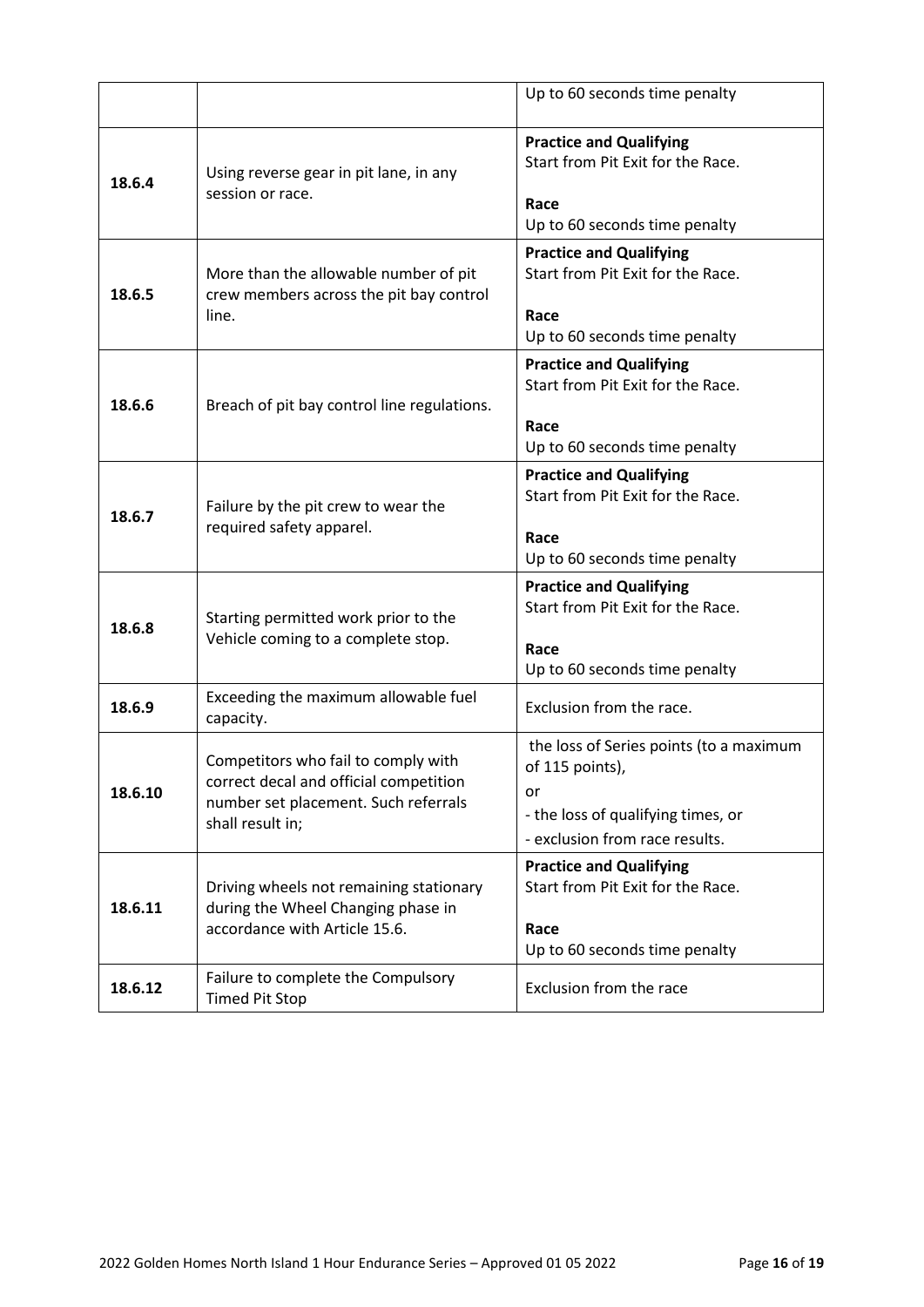#### **19. POINTS:**

**19.1** Points will be recorded and published by the Series Coordinator and will be allocated to Drivers based on their overall finishing positions in each Race, at each Round of the Series.

| <b>Position</b> | <b>Points</b> | <b>Position</b> | <b>Points</b> | <b>Position</b>           | <b>Points</b> |
|-----------------|---------------|-----------------|---------------|---------------------------|---------------|
| 1st             | 75            | 9th             | 47            | 17th                      | 30            |
| 2 <sub>nd</sub> | 70            | 10th            | 44            | 18th                      | 28            |
| 3rd             | 66            | 11th            | 42            | 19th                      | 26            |
| 4th             | 62            | 12th            | 40            | 20th                      | 25            |
| 5th             | 59            | 13th            | 38            |                           |               |
| 6th             | 56            | 14th            | 36            | Points reduced by 1 point |               |
| 7th             | 53            | 15th            | 34            | per place thereafter.     |               |
| 8th             | 50            | 16th            | 32            |                           |               |

**19.2** Points will be allocated as follows:

#### **19.3 Bonus Points:** will also be issued on the following basis:

- **(1)** For every Vehicle that qualifies for the Race, but does not start, that competing Vehicle's Driver(s) will receive 10 points.
- **(2)** For every Vehicle that starts the Race, that competing Vehicle's Driver(s) will receive an additional 20 points.
- **19.4** At the conclusion of the season, point scores from a Team's worst points scoring round from either Round 1, 2 or 3, will be excluded from the final points total.
- **19.5** If a Driver changes their Vehicle during the Season, points shall carry over providing they stay within the same Class.

#### **20. AWARDS:**

- **20.1** Unless the provisions of Article 3.2.4(c) apply, there will be a total six (6) awards which will be awarded in accordance with Article 19.1; namely:
	- **(a) Overall Champion – 2022 North Island 1 Hour Endurance Series** which will be awarded to the Driver(s) who have gained the highest aggregate of points
	- **(b) Class 1 Champion – 2022 North Island 1 Hour Endurance Series** which will be awarded to the Driver(s) who have gained the highest aggregate of points in Class 1
	- **(c) Class 2 Champion – 2022 North Island 1 Hour Endurance Series** which will be awarded to the Driver(s) who have gained the highest aggregate of points in Class 2
	- **(d) Class 3 Champion - 2022 North Island 1 Hour Endurance Series** which will be awarded to the Driver(s) who have gained the highest aggregate of points in Class 3
	- **(e) Class 4 Champion - 2022 North Island 1 Hour Endurance Series** which will be awarded to the Driver(s) who have gained the highest aggregate of points in Class 4
	- **(f) Class 5 Champion – 2022 North Island 1 Hour Endurance Series** which will be awarded to the Driver(s) who have gained the highest aggregate of points in Class 5
- **20.2** The Series winners shall receive any trophies/prizes and/or other rewards that accompany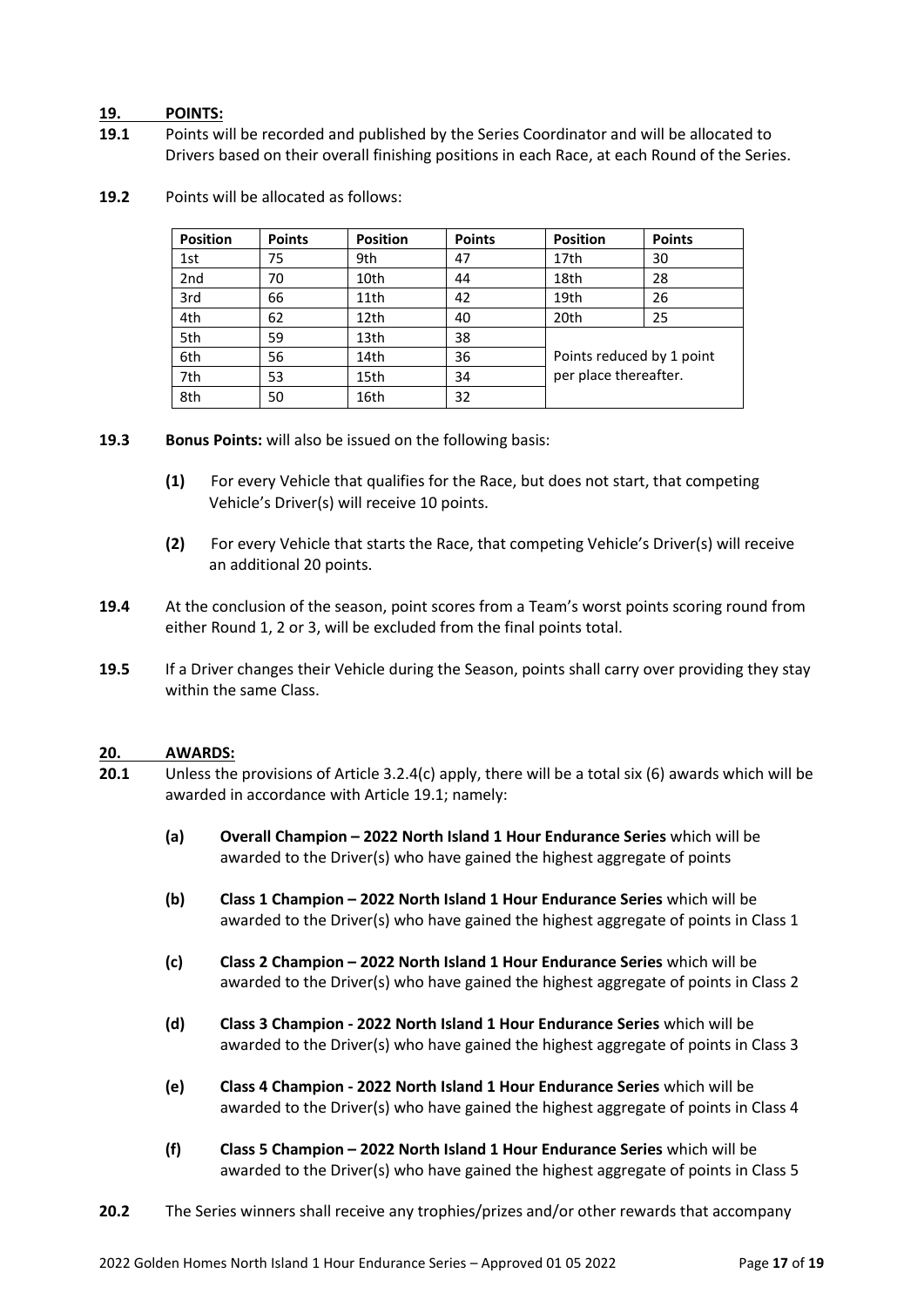the award titles, subject to Article 20.1.

- **20.3** Any champion not attending the Series prize-giving, may forfeit any title(s) and prize(s) awarded at the sole discretion of the Series Co-ordinator and/or Secretary.
- **20.4 Ties**: In the event that two (2) or more Competitors have an equal number of points at the conclusion of the Series (i.e. a tie), the Competitor achieving the higher position shall be determined using the following method:
	- **(1)** The greater number of first placings obtained and progressing down the finishing positions in all rounds counting for the Series. If an equal result is still obtained, then;
	- **(2)** The greater number of pole position qualifying positions obtained and progressing down the qualifying positions in all the qualifying sessions for all rounds counting for the Series. If an equal result is still obtained, then;
	- **(3)** The number of the single fastest lap achieved in each race and progressing down the fastest laps in each race in all rounds counting for the series. If an equal result is still obtained, then;
	- **(4)** The Club, at their sole discretion, shall determine the winner, or may declare those still tied to be equal winners.

## **21. TELEVISION AND IN-CAR CAMERAS:**

- **21.1** It is highly recommended that in-car cameras are installed to assist with any inquiries. All incar camera installations shall be subject to inspection and approval by the Series Scrutineer and/or Chief Scrutineer of the Meeting.
- **21.2** Competitors allocated series in-car cameras agree to comply with all reasonable requests made by the Series Producer as to mounting and testing and will treat their cameras with all reasonable care.
- **21.3** Any in-car cameras that are fitted and approved by the Series Scrutineer must make their footage available to the Race Director/Clerk of the Course if so requested.

## **22. DECALS:**

- **22.1** The Club reserves the right to provide sponsors windscreen and/or door banners and/or decals for any or all Rounds of the Series, which must be displayed on each competing Vehicle.
- **22.2** One set of decals shall be supplied free of charge by the Series and applied to the reserved spaces detailed in Appendix One. The primary reserved position is as stated first, with a secondary option given in brackets (where an option is allowed).

| Location                                                                      | <b>Branding Decals/ Badges</b> |
|-------------------------------------------------------------------------------|--------------------------------|
| Top of windscreen                                                             | <b>Specified Banner</b>        |
| Top (or bottom) of rear windscreen                                            | TBA                            |
| Front door panel, or the rear half of the<br>front mudguard only (both sides) | TBA                            |